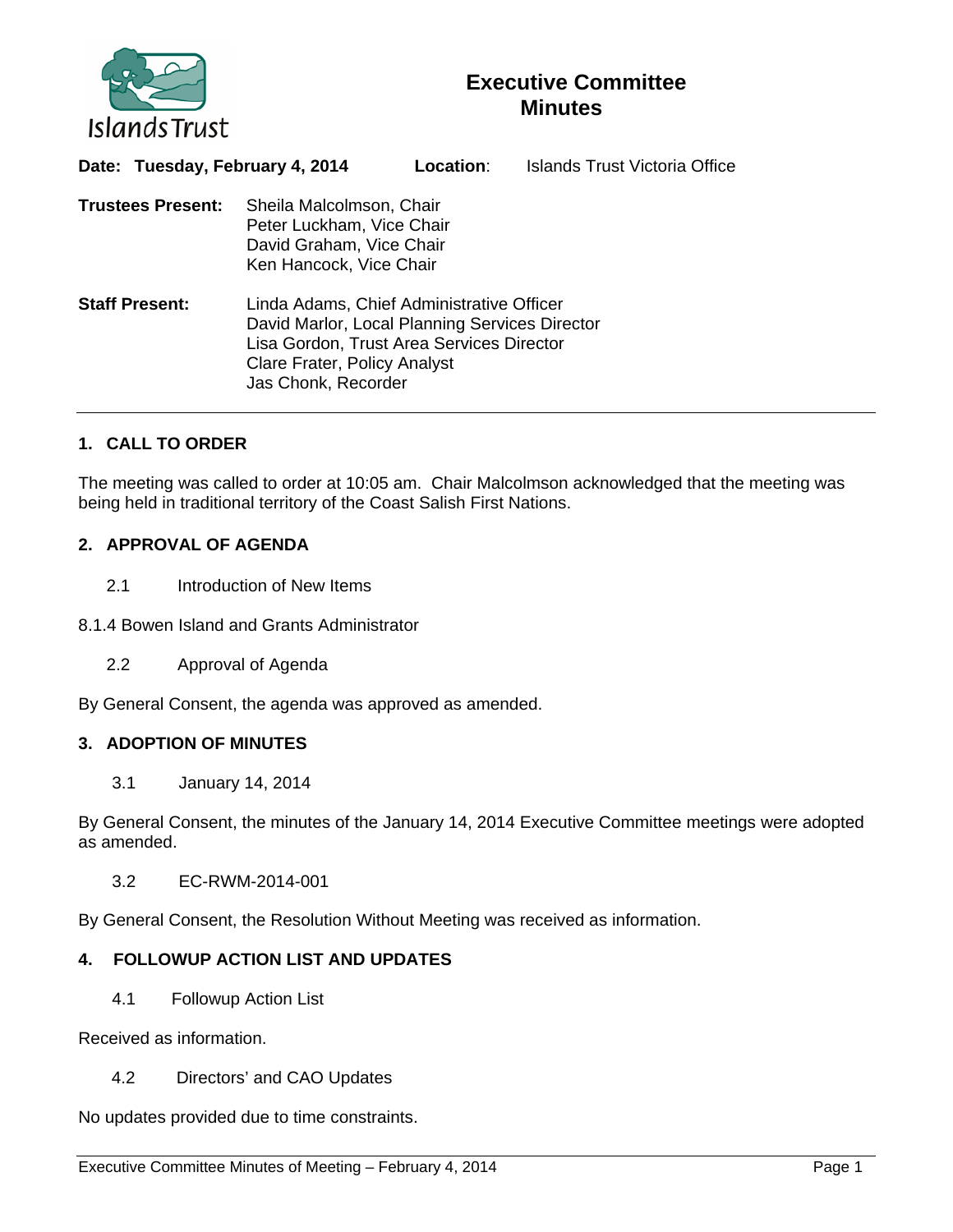## 4.3 Local Trust Committee Chair Updates

No updates provided due to time constraints.

## **5. TRUST COUNCIL MEETING PREPARATION**

5.1 Treaty Negotiations Closed Session Outline - Review

The Executive Committee discussed the outline on Treaty Negotiations and asked that staff minimize the time spent in the closed session and to work with presenters to clarify the details of the session.

## **6. BYLAWS FOR APPROVAL CONSIDERATION**

6.1 Salt Spring Island LTC Bylaw 470 (LUB Amendment) - Decision

The intent of proposed Bylaw 470 is to extend Shoreline 6 zoning to the northern portion of the upland rural residential lot, enabling a private moorage dock and uses of the waterfront.

After reviewing the Policy Statement checklist, the Executive Committee found policies 4.5.10 and 4.5.11 of the Policy Statement to be relevant to the bylaw, in addition to those noted in the staff report.

#### **EC-2014-016**

#### **It was MOVED and SECONDED,**

That the Islands Trust Executive Committee approve Salt Spring Island Local Trust Committee Bylaw 470, cited as "Salt Spring Island Land Use Bylaw, 1999, Amendment No. 4, 2013 (RZ 2013.2, 250 Collins Road)" under Section 24 of the Islands Trust Act.

#### **CARRIED**

6.2 Salt Spring Island LTC Bylaw 473 (Meeting Procedures Amendment) – Decision

Bylaw No. 473, amends the Salt Spring Island Local Trust Committee's procedures bylaw.

6.2.1 Dr. A.N.T. Varveliotis – Written Submission

Received as information.

6.2.2 Consideration of Bylaw 473

# **EC-2014-017**

## **It was MOVED and SECONDED,**

That the Executive Committee request staff advice on whether Section 42 of proposed Bylaw 473 allows 1 or 2 members to participate electronically, and whether a local trustee can Chair the meeting.

#### **CARRIED**

The Legislative Services Manager recommended that Executive Committee defer its decision regarding approval of Bylaw 473 to the next meeting.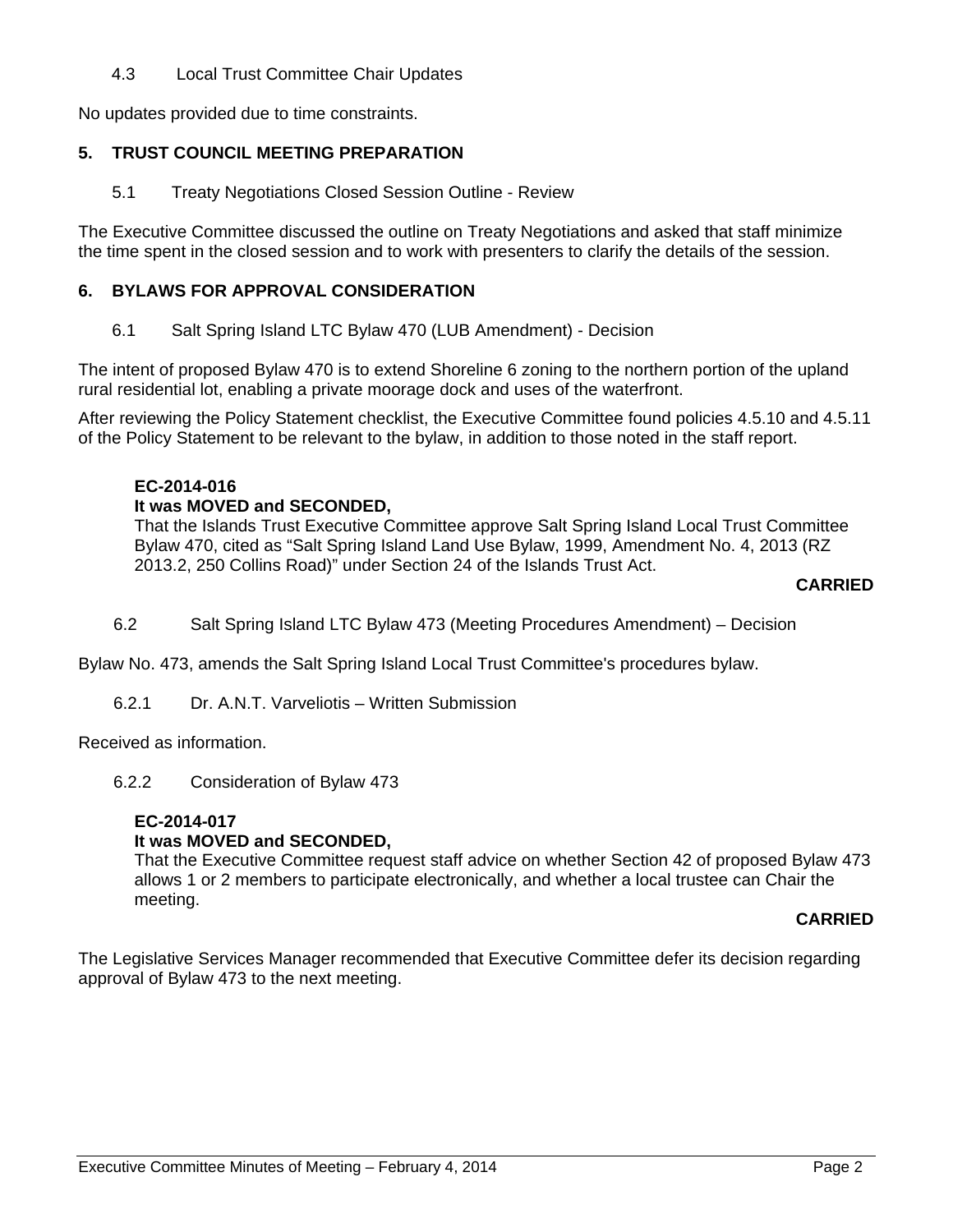## **6.3 Gabriola Island LTC Bylaw 267 (Mudge Island OCP Amendment) - Decision**

Proposed Bylaw 267 would amend the Mudge Island Official Community Plan to designate circumstances for which development approval information may be required in the Mudge Island Planning Area.

## **EC-2014-018**

# **It was MOVED and SECONDED,**

That the Islands Trust Executive Committee approve Proposed Bylaw 267 cited as "Mudge Island Official Community Plan Bylaw 227, 2007, Amendment No. 1, 2012" under Section 24 of the Islands Trust Act.

#### **CARRIED**

# **7. EXECUTIVE COMMITTEE PROJECTS**

7.1 Trust Council Initiated

No items to consider.

7.2 Executive Committee Initiated

No items to consider.

## **8. NEW BUSINESS**

- 8.1 Trust Area Services<br>8.1.1 Salish Sea
	- Salish Sea Conference Sponsorship Request Decision

## **EC-2014-019**

## **It was MOVED and SECONDED,**

That the Islands Trust Executive Committee advises Georgia Strait Alliance in regards to Salish Sea Ecosystem Conference that Islands Trust will not be able to provide sponsorship due to financial restraints and that staff will attend the conference.

#### **CARRIED**

The Executive Committee directed staff to repeat communications to Trustees as per the last Salish Sea Ecosystem Conference.

8.1.2 Islands Trust Fund Funding – Bowen Island Municipality Request

#### **EC-2014-020**

## **It was MOVED and SECONDED,**

That staff draft a response for Executive Committee's consideration to Bowen Island Municipality's request on Islands Trust Fund Funding.

#### **CARRIED**

8.1.3 Letter to National Energy Board re request for Application to Participate extension verbal

#### **EC-2014-021**

## **It was MOVED and SECONDED,**

That the Islands Trust Executive Committee request staff to draft a Chair letter to National Energy Board requesting extension to Kinder Morgan participation deadline to March 12 so that Trust Council can meet and islanders have more time to understand the new process.

#### **CARRIED**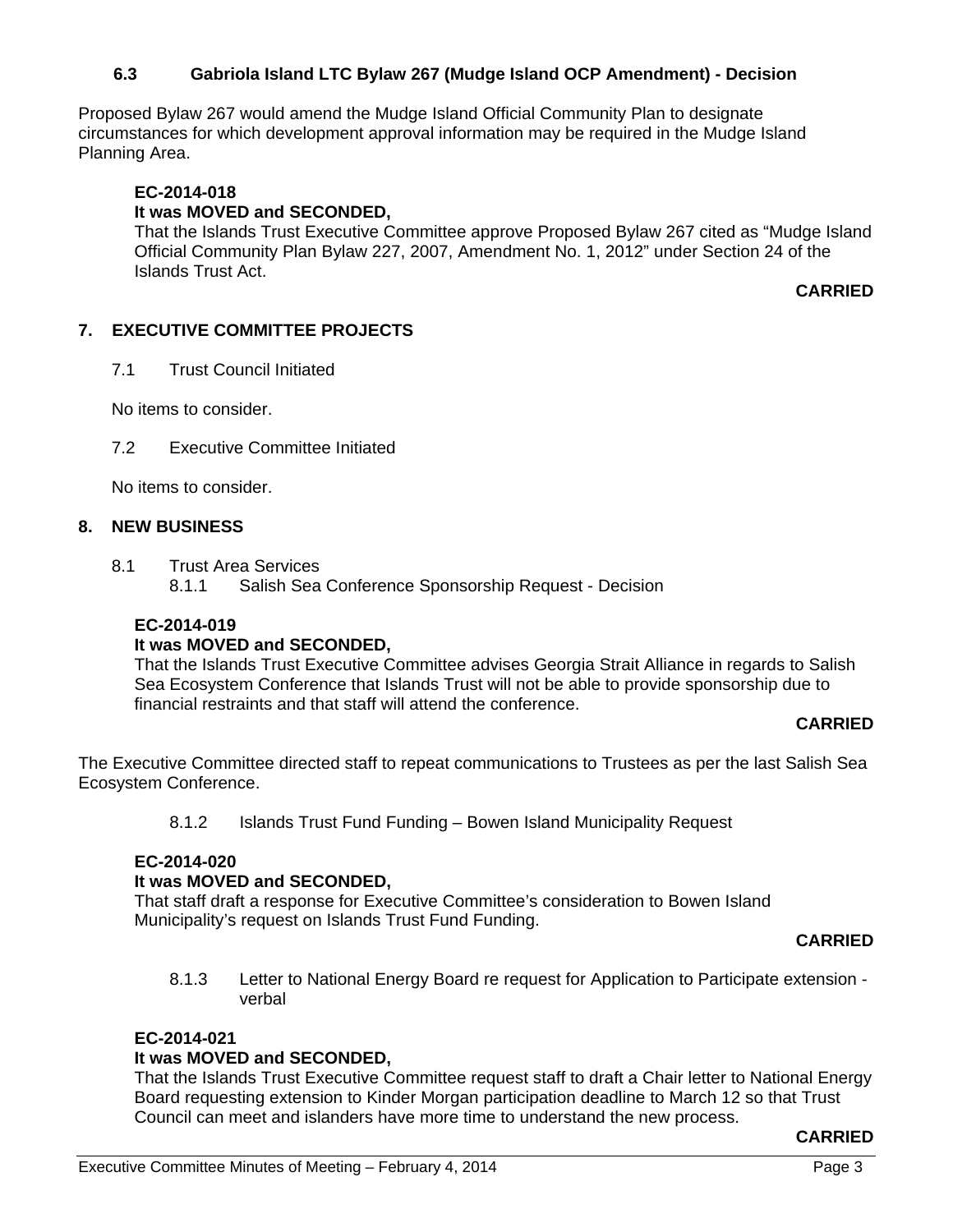#### 8.1.4 Bowen Island and Grants Administrator

#### **EC-2014-022**

#### **It was MOVED and SECONDED,**

That the Executive Committee request staff to draft a letter from Chair to Bowen Municipal Council describing the budget proposal for the Grants Administrator position and implications for the contribution from properties within Bowen Island Municipality.

**CARRIED**

#### 8.2 Local Planning Services

8.2.1 Name Change for Executive Islands - Briefing

The Executive Committee acting as a Local Trust Committee for the Ballenas – Winchelsea Islands has requested a name change to the Trust Area and Trust Committee in the *Islands Trust Act* to better recognize the geography of the islands.

#### **EC-2014-023**

#### **It was MOVED and SECONDED,**

That staff draft a Request for Decision to Trust Council to request legislative name change as Executive Committee as Local Trust Committee for Ballenas – Winchelsea as per briefing.

**CARRIED**

- 8.3 Executive/Trust Council
	- 8.3.1 CAO Succession Planning Policy Annual Review

Staff noted that this policy indicates review by the Executive Committee in January of each year.

# **EC-2014-024**

## **It was MOVED and SECONDED,**

That staff to amend the Policy on pages 8 and 9 to reflect the Public Services Agency's hiring process.

#### **CARRIED**

Executive Committee will revisit this policy after Trust Council has concluded its review of Trust Council input into the hiring process for a future CAO.

8.3.2 BC Public Service Agency Hiring Process – Briefing

Staff noted that the briefing was provided to the Select Committee (on Trust Council input into a Future CAO Appointment) and is provided to the Executive Committee for information.

8.3.3 Trust Council Orientation - Discussion

The Executive Committee had requested an initial discussion of orientation plans for the new Trust Council that will be elected in December 2014. Trustees' evaluations of the December 2011 orientation program were provided as a basis for that discussion, in addition to the December 2011 Trust Council orientation program schedule.

## **EC-2014-025**

## **It was MOVED and SECONDED,**

That the Executive Committee and staff consider opportunities for December Trust Council orientation session to utilize experience of returning Trustees.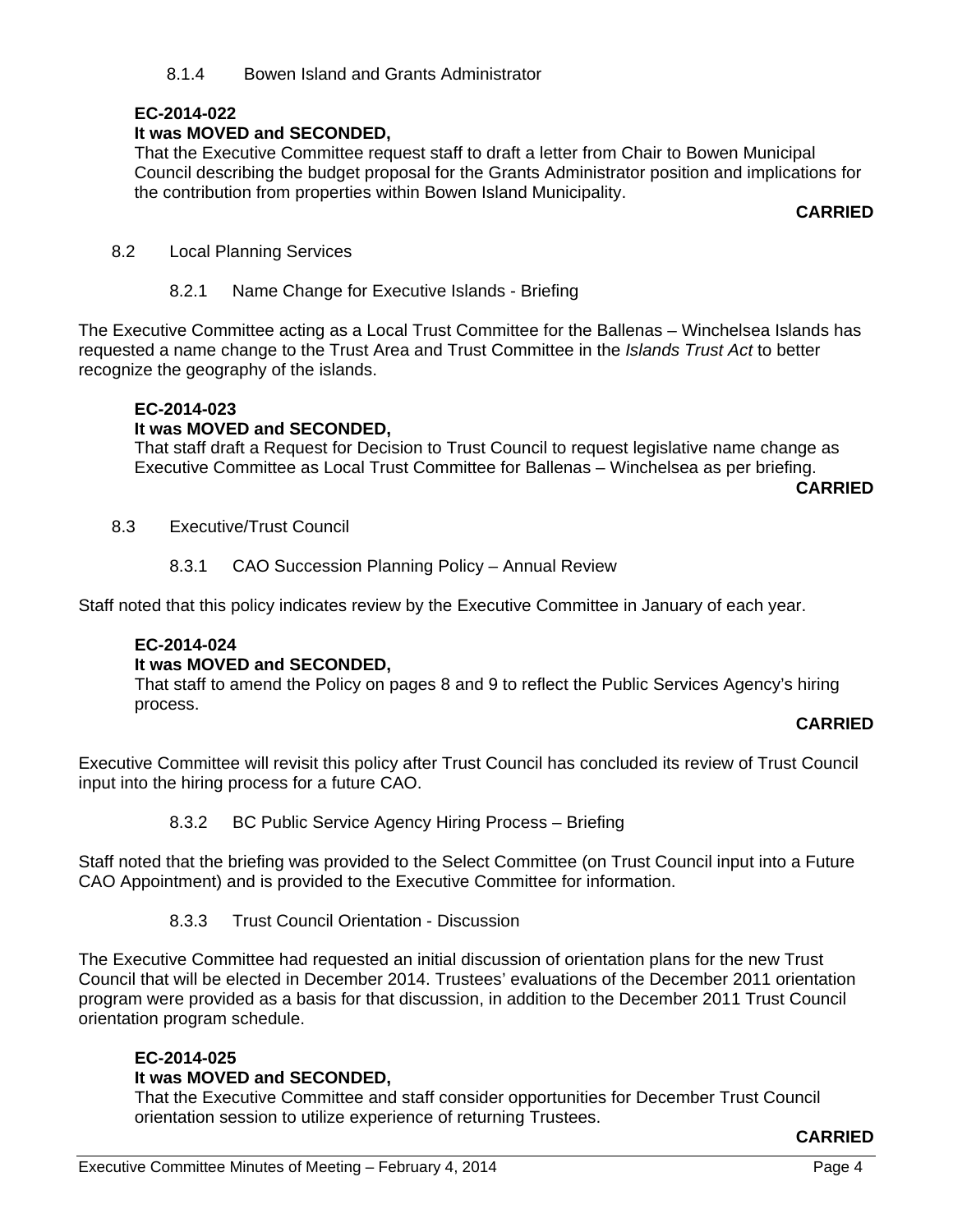#### **EC-2014-026 It was MOVED and SECONDED,**

That the Executive Committee consider developing a trustee mentor program to be considered for the next term of Trust Council.

**CARRIED**

#### **EC-2014-027**

#### **It was MOVED and SECONDED,**

That a Trustee handbook, compiled from existing orientation materials, be created and that it be available on-line for the next term.

**CARRIED**

The Committee recessed at 12:25 pm. The Committee resumed at 12:52 pm.

# **9. CLOSED MEETING**

#### **EC-2014-028**

# **It was MOVED and SECONDED,**

That the meeting be closed to the public pursuant to s. 90(1) (h) and (k) of the Community Charter related to an administrative tribunal hearing or potential administrative tribunal hearing affecting the Islands Trust Council, and negotiations and related discussions respecting the proposed provision of a service that is at a preliminary stage and that could reasonably be expected to harm the interests of the Islands Trust if they were held in public.

**CARRIED**

The meeting closed to the public at 12:53 pm and reopened at 3:15 pm.

## **10. RISE AND REPORT DECISIONS FROM CLOSED MEETING (if applicable)**

Chair Malcolmson reported that staff had been requested to forward a Resolution without Meeting and an attached Request for Decision regarding Islands Trust participation in the upcoming National Energy Board hearing process regarding Kinder Morgan's Trans Mountain Pipeline Expansion Project to Trust Council for vote. She noted that once voting is complete, the Resolution without Meeting and Request for Decision would be posted to the Islands Trust website.

## **11. CORRESPONDENCE (for information unless raised for action)**

11.1 Town of Ladysmith re Derelict and Abandoned Vessels in Coastal Waters

Received for information.

11.2 Selina Robinson, MLA re Local Government Elections

Received as information

11.3 Association for Denman Island Marine Stewards re K'omoks Treaty Process

By general consent, the Executive Committee referred Association for Denman Island Marine Stewards correspondence to the Denman Island Local Trust Committee for response.